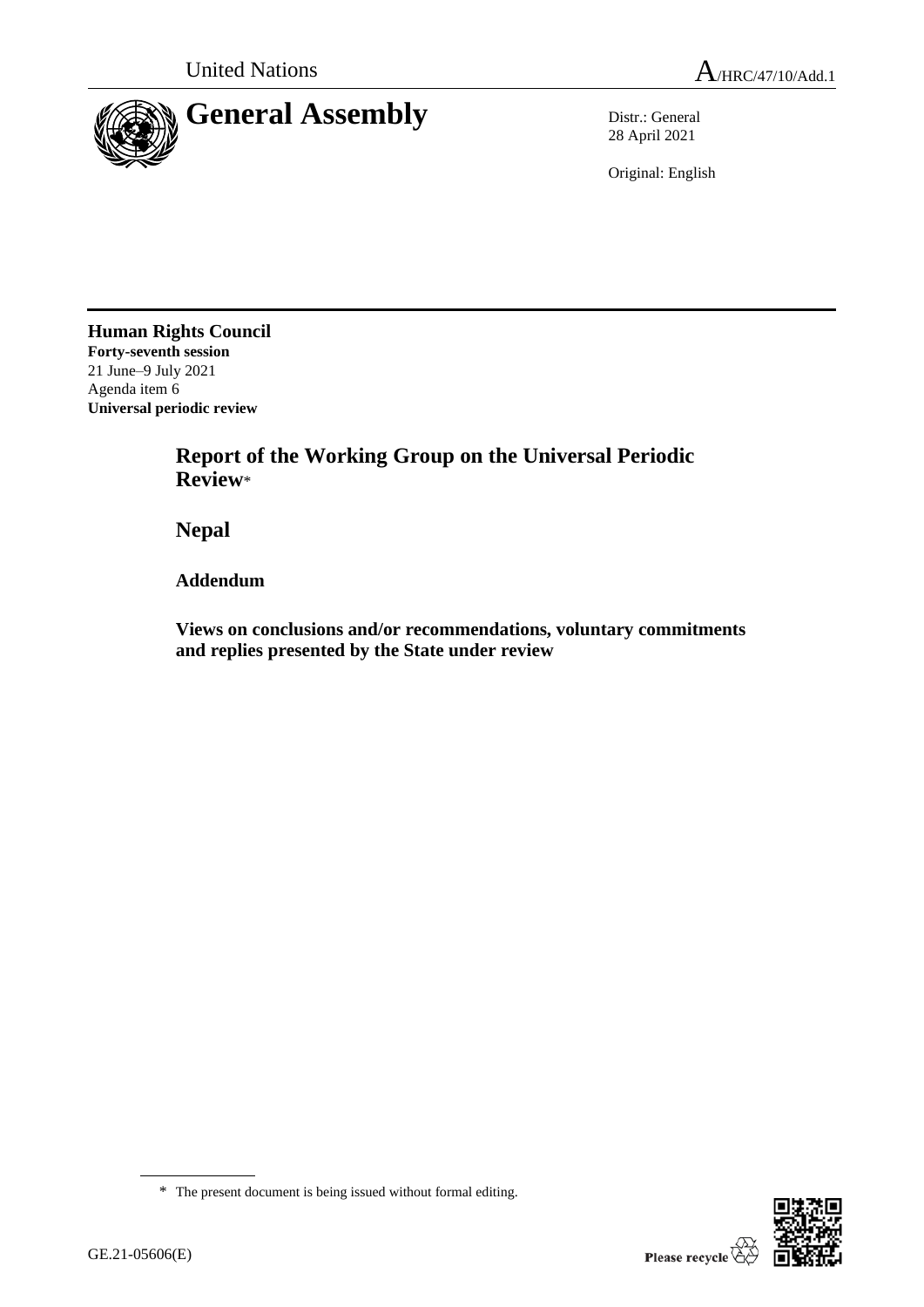1. The Government of Nepal (GoN) considers the Universal Periodic Review (UPR) process as a constructive mechanism for the protection and promotion of human rights worldwide. The GoN welcomes the recommendations received during the interactive dialogue on Nepal's third cycle of UPR held on 21 January 2021. The GoN has given careful consideration to all the recommendations received.

2. Nepal firmly believes in the universality, indivisibility, interdependence and mutually reinforcing nature of human rights, including the right to development. The GoN reiterates its unflinching commitment to the human rights standards and processes set forth by the United Nations and is fully committed to implement the recommendations received through the UPR.

3. The GoN organized several rounds of discussions with the relevant ministries for disseminating information and finalizing Nepal's position on the recommendations. Consultations were held with the National Human Rights Commission and Civil Society Organizations to receive their feedback and views on the recommendations and to plan for the implementation of the recommendations.

4. The GoN provides information in this Addendum regarding its final position on the recommendations which are mentioned in the Unedited Version of 5 February 2021 (A/HRC/WG.6/37/L.7) of Working Group on the Universal Periodic Review.

5. Most of the recommendations received are already in implementation and some of the recommendations are in the process of implementation. The Constitution guarantees a comprehensive set of human rights as the fundamental rights in line with the international instruments to which Nepal is a party. Nepal's human rights commitments and implementation aspects are reflected in the legislations enacted for the implementation of the fundamental rights, periodic plan, National Human Rights Action Plan, sectoral and thematic action plans and policies, recommendations of the National Human Rights Commission, and directive orders of the Supreme Court. In this context, the GoN supports the following recommendations.

# **Recommendations supported**

6. Paragraphs 159.1, 159.5, 159.137, 159.9, 159.53, 159.131, 159.111, 159.108, 159.118, 159.83, 159.58, 159.220, 159.208, 159.59, 159.56, 159.73, 159.74, 159.80, 159.104, 159.162, 159.167, 159.178, 159.165, 159.169, 159.193, 159.173, 159.159, 159.199, 159.200, 159.202, 159.201, 159.204, 159.206, 159.207, 159.179, 159.192, 159.177, 159.194, 159.209, 159.215, 159.217, 159.213, 159.139, 159.195, 159.211, 159.212, 159.214, 159.216, 159.219, 159.135, 159.45, 159.24, 159.28, 159.184, 159.183, 159.160, 159.190, 159.191, 159.180, 159.168, 159.163, 159.164, 159.161, 159.35, 159.182, 159.105, 159.187, 159.186, 159.50, 159.49, 159.52, 159.51, 159.54, 159.61, 159.109, 159.110, 159.112, 159.113, 159.114, 159.115, 159.116, 159.117, 159.119, 159.120, 159.121, 159.122, 159.123, 159.222, 159.223, 159.225, 159.227, 159.226, 159.224, 159.124, 159.125, 159.126, 159.127, 159.128, 159.129, 159.130, 159.132, 159.138, 159.133, 159.140, 159.134, 159.136, 159.141, 159.142, 159.143, 159.146, 159.144, 159.147, 159.221, 159.181, 159.148, 159.149, 159.150, 159.197, 159.151, 159.171, 159.172, 159.152, 159.153, 159.154, 159.155, 159.210, 159.21, 159.62, 159.23, 159.38, 159.63, 159.64, 159.65, 159.66, 159.67, 159.68, 159.69, 159.70, 159.71, 159.72, 159.25, 159.27, 159.22, 159.26, 159.29, 159.30, 159.60, 159.156, 159.196, 159.198, 159.32, 159.33, 159.34, 159.39, 159.40, 159.41, 159.42, 159.43, 159.44, 159.47, 159.48, 159.55, 159.145, 159.90, 159.189, 159.91, 159.92, 159.93, 159.94, 159.95, 159.96, 159.97, 159.98, 159.99, 159.228, 159.100, 159.101, 159.102, 159.103, 159.75, 159.77, 159.176, 159.174, 159.166, 159.78, 159.185, 159.188, 159.81, 159.79, 159.82, 159.85, 159.88, and 159.203.

7. In relation to paragraph 159.3, Nepal is committed to non-proliferation of nuclear weapons and leading towards complete disarmament. Nepal is signatory to the Treaty on the Prohibition of Nuclear Weapons on 20 September 2017.

8. In relation to the paragraph 159.7, Nepal is party to seven core human rights Conventions including CEDAW, CERD, CRC, CAT and six Optional Protocols; seven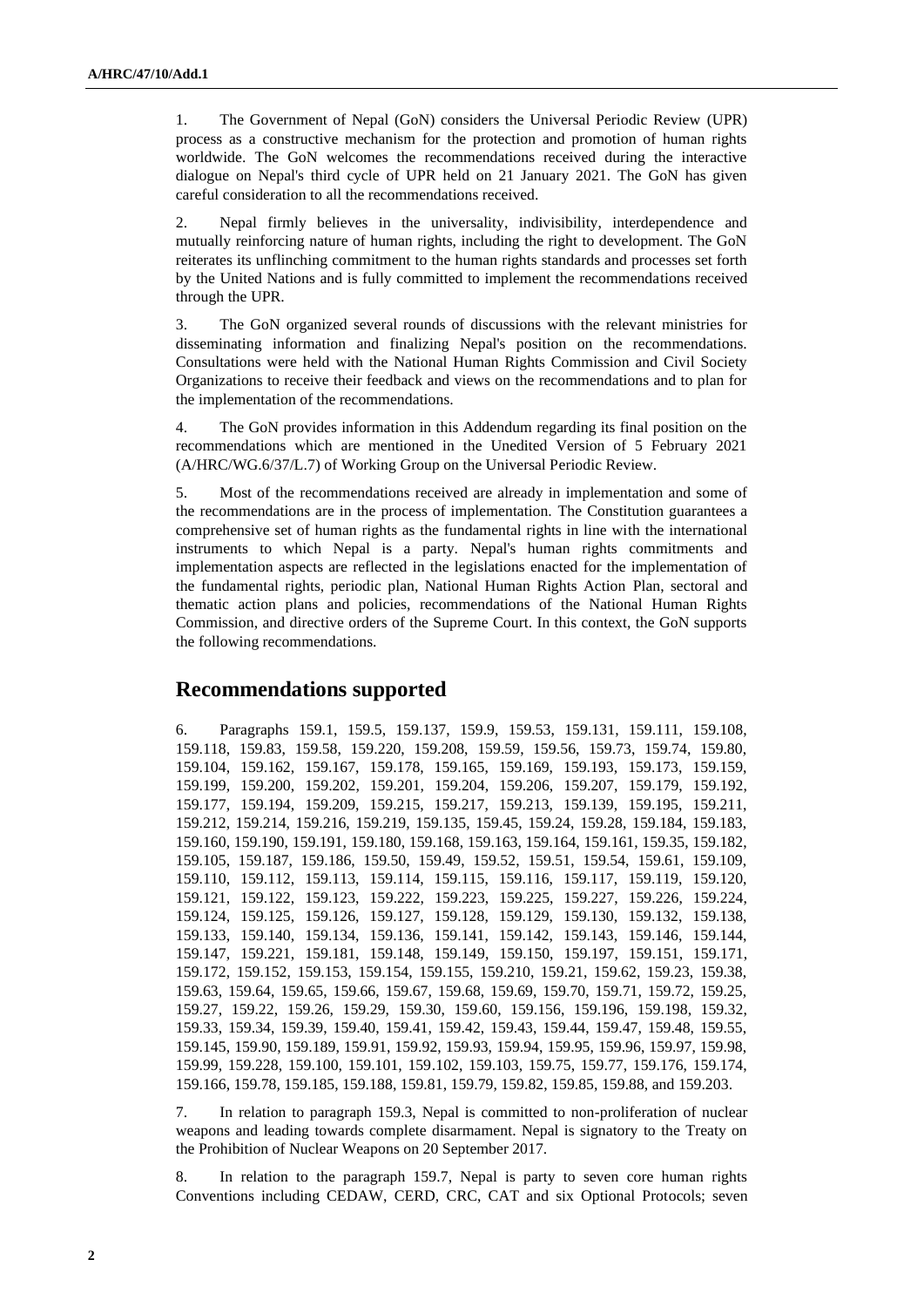humanitarian Conventions, including the four Geneva Conventions of 1949; 11 ILO Conventions; and 14 other international and two regional conventions that have direct bearing on human rights. Similarly, Nepal is party to UNFCCC, Kyoto Protocol, Paris Agreement, Convention on Biological Diversity etc.

9. In relation to the paragraph 159.10, Nepal attaches high importance to the work of Special Procedures Mandate-Holders and has been constructively engaged with the special procedure mechanism of the Human Rights Council and other UN human rights mechanisms. Despite the capacity constraints, Nepal has been regularly inviting the Special Rapporteurs/Mandate Holders for country visits and implemented their suggestions and recommendations. Nepal looks forward to welcoming the Special Rapporteur on Rights to Food and Special Rapporteur on Extreme Poverty this year.

# **Recommendations noted**

10. The following recommendations require further assessment on the existing implementation capacity, development of requisite legal, policy and institutional infrastructures and more investment and resources and thus are noted.

# **Paragraphs 159.2 and 159.6**

## **Accede to the Convention on Cluster Munitions, the Arms Trade Treaty, the Convention on the Prohibition of the Use, Stockpiling, Production and Transfer of Anti-Personnel Mines and on their Destruction and the Treaty on the Prohibition of Nuclear Weapons**

11. Nepal's position on the issue of disarmament is clear and unambiguous. Nepal supports time-bound, total and complete disarmament of all weapons of mass destruction under effective international control. Nepal's unwavering commitment to disarmament emanates from the core values of world peace enshrined in Nepal's Constitution. The Government of Nepal intends to build requisite legal and institutional foundation and capacity before joining additional instrument.

## **Paragraphs 159.4, 159.11, 159.12, 159.13, 159.14**

## **The Optional Protocol to the Convention against Torture and Other Cruel, Inhuman or Degrading Treatment or Punishment**

12. Nepal remains firmly committed to the protection of life, liberty, and security of persons. Nepal became Party to CAT on May 14, 1991. The Constitution ensures rights against torture and prohibits subjecting arrested or detained person to physical or mental torture or cruel, inhuman or degrading treatment. Any such act is punishable by law and entails compensation to the victim. Torture and inhuman treatment have been criminalized by the National Penal Code, 2017. In addition to the general criminal justice mechanism, there are independent oversight mechanisms, such as, National Human Rights Commission (NHRC) and the Office of Attorney General that are also responsible to investigate and prosecute the cases of torture.

## **Paragraph 159.4**

### **Accede to the Optional Protocol to the Convention on the Rights of the Child on a communications procedure**

13. The Government of Nepal intends to build requisite legal and institutional foundation and capacity before joining additional instrument.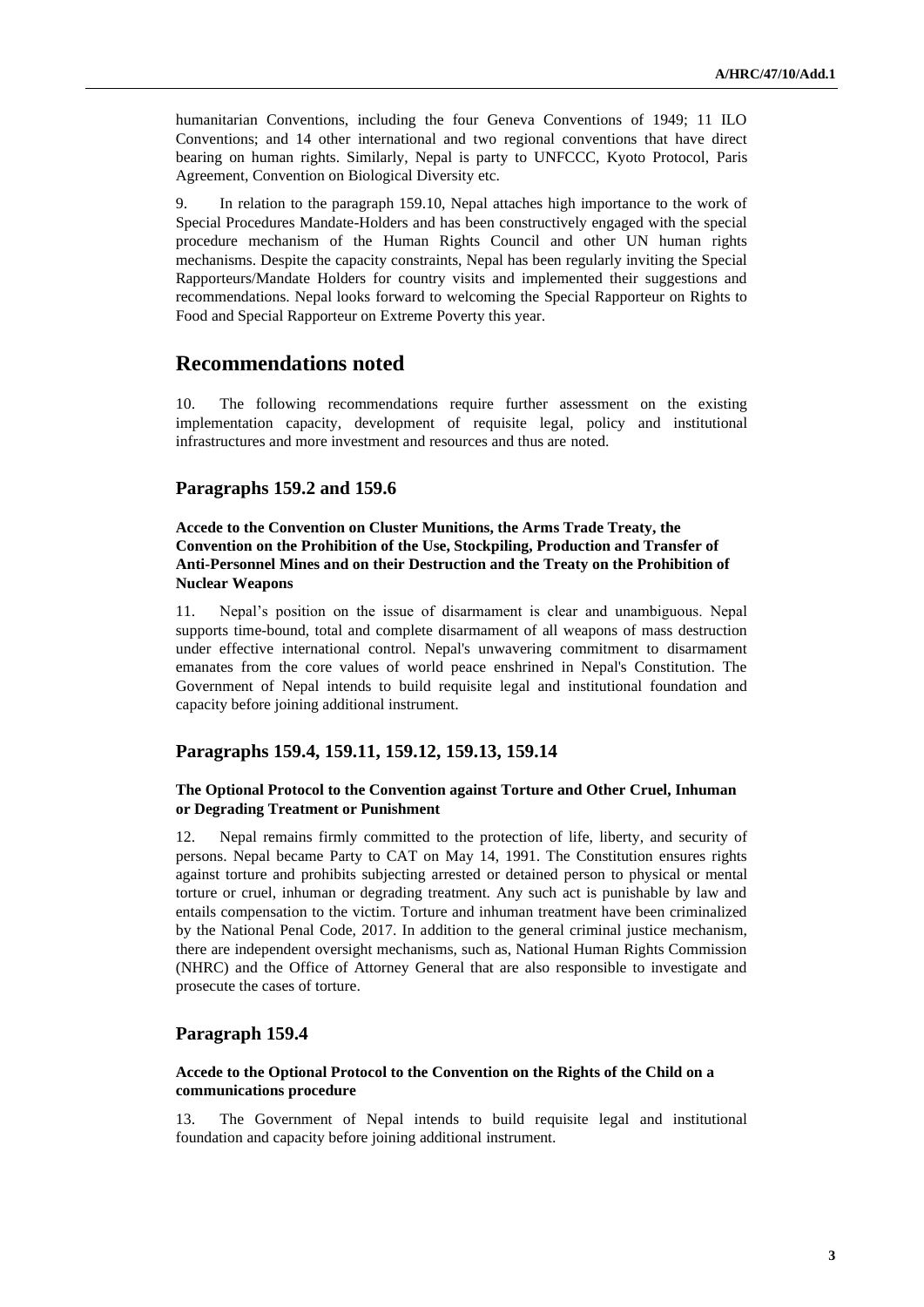# **Ratify the Protocol Additional to the Geneva Conventions of 12 August 1949, and relating to the Protection of Victims of International Armed Conflicts (Protocol I) and Protocol Additional to the Geneva Conventions of 12 August 1949, and relating to the Protection of Victims of Non-International Armed Conflicts (Protocol II)**

14. The Government of Nepal intends to build requisite legal and institutional foundation and capacity before joining additional instrument.

### **Paragraphs 159.15, 159.16, 159.17**

#### **Make progress in the ratification of human rights instruments, in particular the Convention for the Protection of All Persons from Enforced Disappearance**

15. The Penal Code of Nepal explicitly criminalizes the act of enforced disappearance in compliance with the relevant international instruments. The Government of Nepal intends to build requisite legal and institutional foundation and capacity before joining additional instrument.

### **Paragraphs 159.18 and 159.19**

#### **Ratify the Rome Statute of the International Criminal Court**

16. Nepal does not allow impunity to prevail. The National Penal Code explicitly criminalizes most of the crimes incorporated in the Rome Statute. Nepal's judicial system is fully competent, independent and impartial to dispense justice in all kinds of criminal cases. The Government of Nepal intends to build further requisite legal and institutional foundation and capacity before joining additional instrument.

# **Paragraph 159.20**

## **Consider ratifying the International Convention on the Protection of the Rights of All Migrant Workers and Members of Their Families**

17. The Government of Nepal has been taking necessary measures to make labour migration safe, secure, predictable and dignified. It is committed to protect human rights of migrant workers and ensure their welfare. The Government of Nepal is committed to implement relevant areas identified in the Global Compact on Safe, Orderly and Regular Migration through necessary policy and legislation. The Government of Nepal intends to build further requisite legal and institutional foundation and capacity before joining additional instrument.

# **Paragraphs 159.229, 159.230, 159.232, 159.231, 159.233**

#### **Ratify the 1951 Convention relating to the Status of Refugees and complying with the principle of non-refoulement**

18. Although Nepal is not a party to the 1951 Refugees Convention and its Protocol of 1967, for decades it has been providing shelter to thousands of refugees on humanitarian ground. Nepal is abiding by the principle of non-refoulment. The Extradition Act, 2014 incorporates the principle of non-refoulment and provides that a person may not be extradited to the requesting state if there is a credible reason to believe that the person would be subjected to torture or death penalty.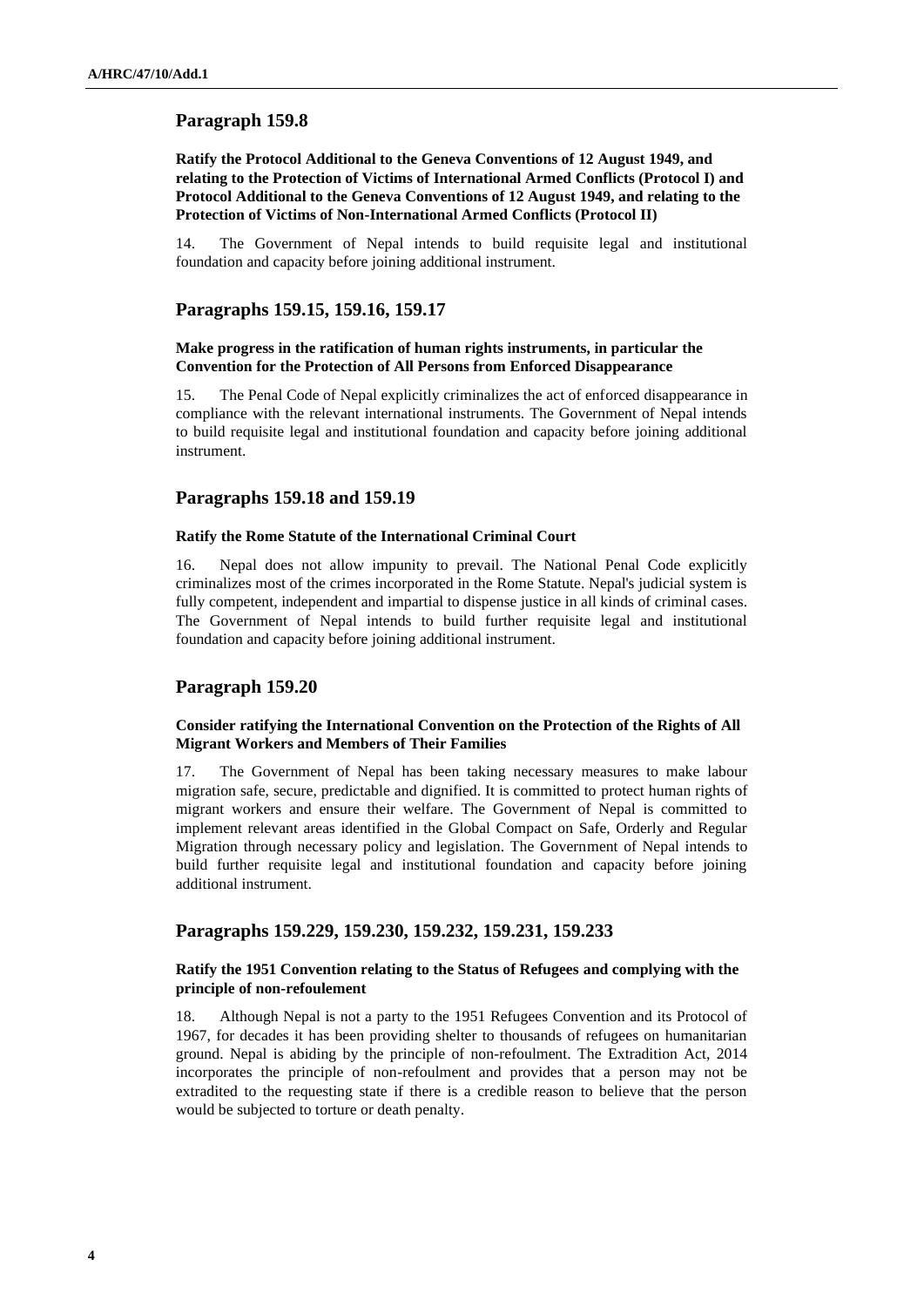#### **Ratify the International Labour Organization's Violence and Harassment Convention, 2019 (No. 190)**

19. Sexual Harassment at Workplace (Control) Act, 2014 provides for measures to control and punish sexual harassment at both formal and informal workplace. The Penal Code criminalizes sexual harassment with a punishment up to three years of imprisonment and a fine of thirty thousand rupees.

#### **Paragraph 159.107**

## **Ratify the International Labour Organization's Domestic Workers Convention, 2011 (No. 189)**

20. Labour Act, 2017 and the Labour Regulation, 2018 govern the matters relating to the rights of domestic workers which include minimum remuneration, paid public leave, weekly leave, cultural and festival leave, overtime, etc. Moreover, Contribution Based Social Security Act, 2017, Bonded Labour (Prohibition) Act, 2002, Child Labour (Prohibition and Punishment) Act, 2000 are being effectively implemented.

### **Paragraph 159.31**

### **Amend the legislation that generates discrimination on grounds of sexual orientation and gender identity and review the definition of marriage in the Civil Code to guarantee equal access to this right**

21. The National Civil Code considers marriage as a permanent, inviolable, wholly social and legal bond which is based on free consent and established to start conjugal and family life between man and woman. Men and women of marriageable age have the right to marry and found a family. The Penal Code has prohibited marriage below 20 years of age.

# **Paragraph 159.36**

## **Adopt comprehensive anti-discrimination legislation that includes a definition of discrimination against women, encompassing direct and indirect discrimination and multiple intersecting forms of discrimination**

22. In order to abolish legal and factual discrimination based on ethnicity, gender and caste, the Constitution has ensured the equality before the law and the right to equal protection of law. It also provides rights against untouchability and discrimination based on origin, caste, tribe, community, profession, occupation or physical condition. In-order to prohibit and criminalize discrimination based on caste, the Caste-based Discrimination and Untouchability Act, 2011 and its regulation, Penal Code, National Civil Code, Domestic Violence (Control and Punishment) Act, Human Trafficking and Transportation (Control) Act, 2007, Sexual Harassment at Workplace (Control) Act, 2014 are being effectively implemented. Therefore, no separate legislation is required in this regard.

#### **Paragraphs 159.37 and 159.46**

### **Adopt marriage equality legislation, extending full marriage rights to same-sex couples**

23. The National Civil Code considers marriage as a permanent inviolable, wholly social and legal bond which is based on free consent and established to start conjugal and family life between man and woman. Men and women of marriageable age have the right to marry and found a family. The Penal Code has prohibited marriage below 20 years of age.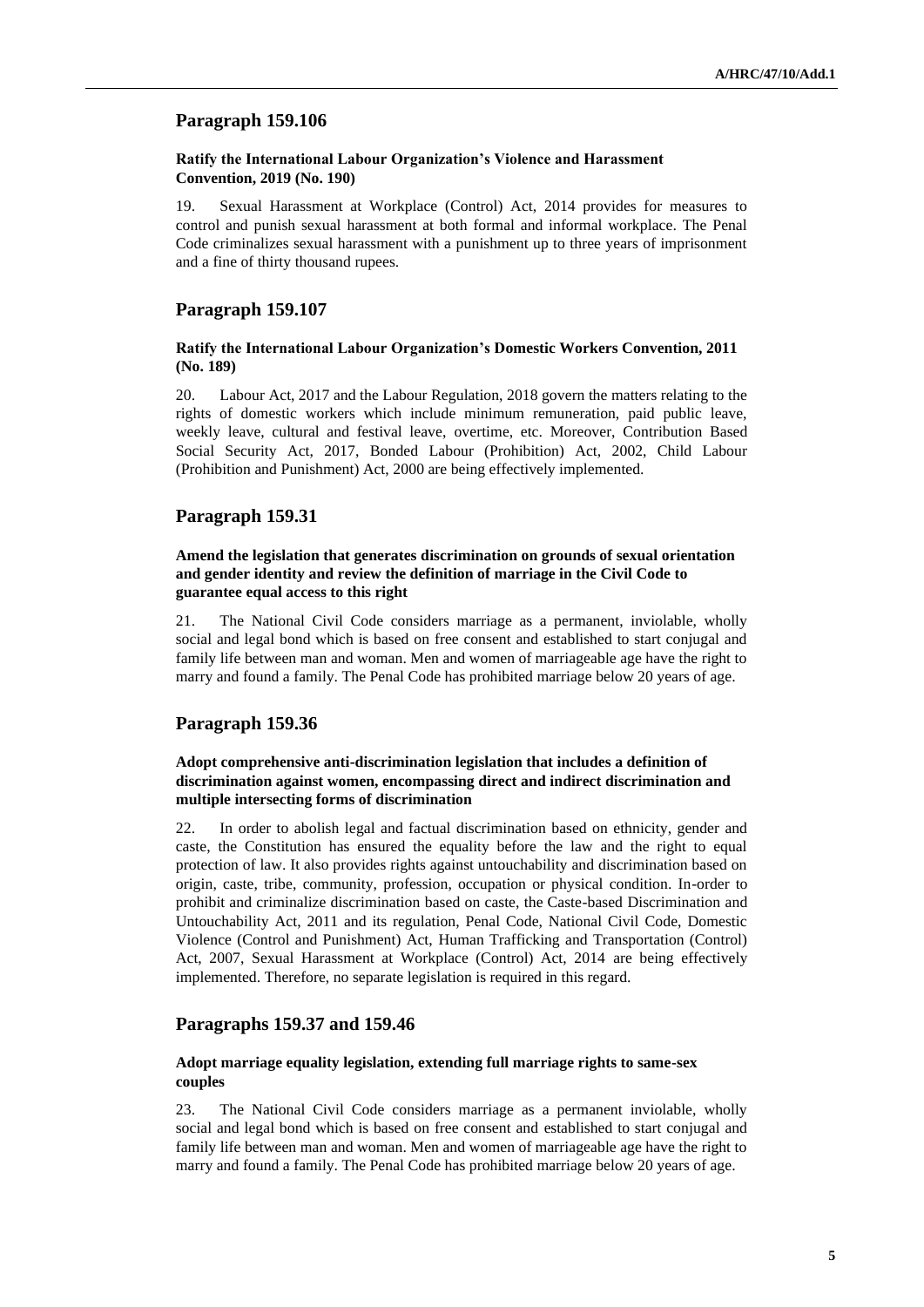# **Revise the draft Anti-Torture Bill to comply fully with international standards, including by removing the statute of limitations and providing for all five forms of reparation**

24. Torture and inhuman treatment have been criminalized by the Penal Code.

# **Paragraph 159.89**

#### **Reform the Electronic Transactions Act to eliminate the criminalization of speech**

25. No law may be enacted contrary to the constitutionally guaranteed fundamental rights. The Bill is under consideration of the Parliament.

# **Paragraphs 159.157, 159.158, 159.170, 159.175**

## **Eliminate the current statute of limitations to report cases of rape and sexual violence, even in the context of conflicts**

26. The Penal Code has extended the statute of limitation for lodging a first information report on the cases of rape from 35 days to one year. Nepal is committed to implement existing legislations on domestic violence and harmful practices.

# **Paragraph 159.205**

#### **Establish a special mechanism responsible for independent child rights monitoring**

27. The Act Relating to Children, 2018 provides for a multi stakeholder National Child Rights Council chaired by the Minister for Women, Children and Senior Citizens. The Council is represented by various government agencies and CSOs working in the field of child rights, child protection, child welfare and juvenile justice. The Council recommends the GoN about the policies and programs to be adopted and monitors, evaluates and reviews the child-related programs undertaken by the GoN. The NHRC has a general mandate to protect and promote human rights including children. Moreover, the NHRC has power to investigate the allegations of human rights violations including children and make recommendations to the concerned person or body to take necessary measures.

# **Paragraphs 159.76, 159.87, 159.86**

**Repeal or amend sections 155, 156 and 158 of the Penal Code so it is consistent with the International Covenant on Civil and Political Rights; Remove restrictions on the right to freedom of religion or belief in the Criminal Code; Amend Article 26 of the Constitution to include the right to choose or change one's religion or belief, in accordance with Article 18 of the International Covenant on Civil and Political Rights**

28. The Constitutional provisions are in line with the ICCPR Article 18. Nepal is a secular State. The Constitution fully ensures religious freedom to all people and prohibits discrimination on the ground of religious faith. Every person is free to choose, adopt, profess or practice religious belief. However, conversion by force or undue influence or inducement is prohibited to ensure full enjoyment of religious freedom by every religious denomination.